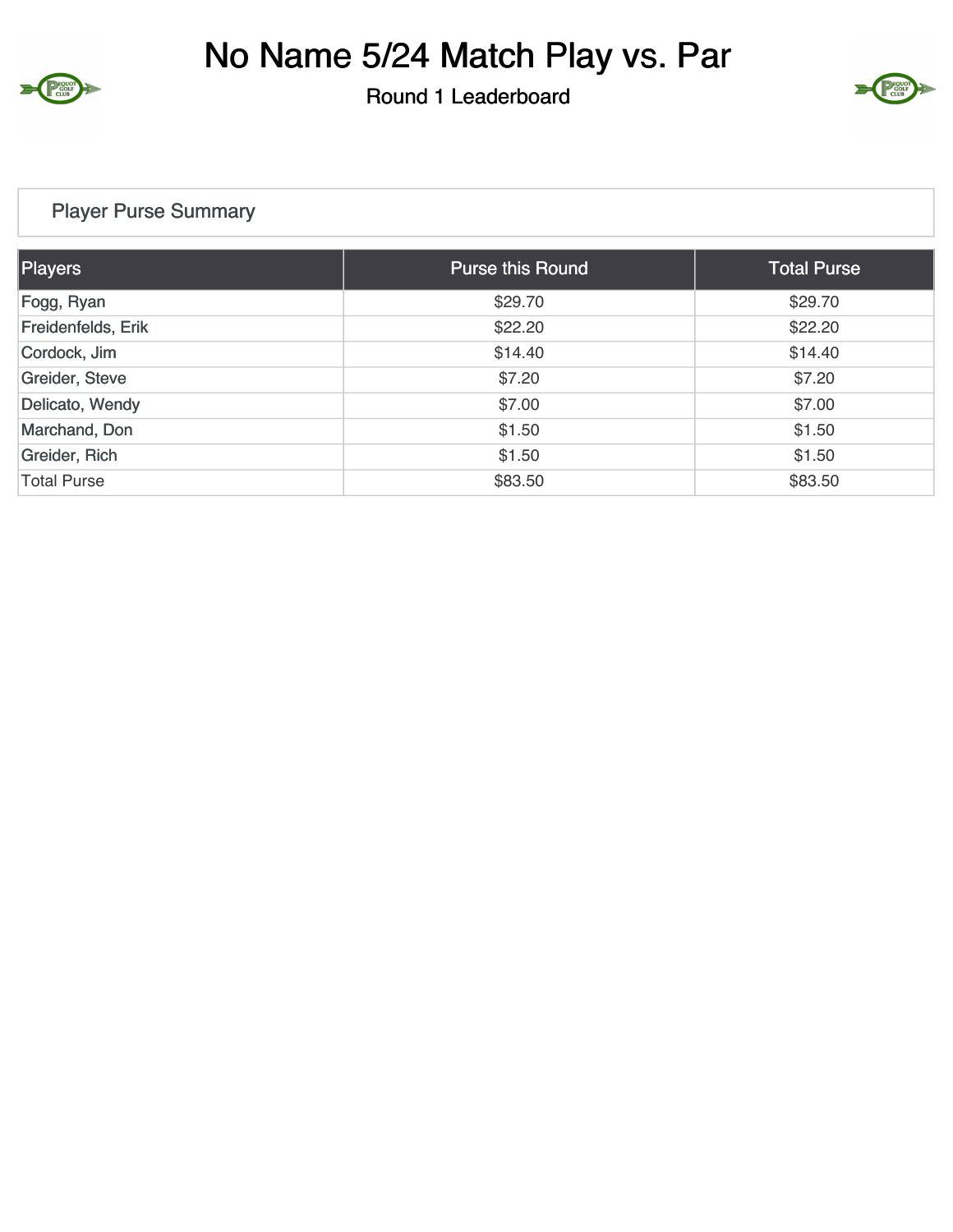

No Name 5/24 Match Play vs. Par

Round 1 Leaderboard



## Stableford Player v. Field

| Pos.            | Player                                 | <b>Stableford Points</b>  | Purse   |
|-----------------|----------------------------------------|---------------------------|---------|
| $\mathbf{1}$    | Fogg, Ryan<br>Pequot Golf Club         | $\overline{4}$            | \$22.50 |
| $\sqrt{2}$      | Freidenfelds, Erik<br>Pequot Golf Club | $\ensuremath{\mathsf{3}}$ | \$15.00 |
| $\sqrt{3}$      | Delicato, Wendy<br>Pequot Golf Club    | $\sqrt{2}$                | \$7.00  |
| T <sub>4</sub>  | Greider, Rich<br>Pequot Golf Club      | $\mathbf{1}$              | \$1.50  |
| T <sub>4</sub>  | Marchand, Don<br>Pequot Golf Club      | $\mathbf{1}$              | \$1.50  |
| T <sub>6</sub>  | Turley, Ada<br>Pequot Golf Club        | $-1$                      | \$0.00  |
| T <sub>6</sub>  | Cordock, Jim<br>Pequot Golf Club       | $-1$                      | \$0.00  |
| T <sub>8</sub>  | Greider, Steve<br>Pequot Golf Club     | $-2$                      | \$0.00  |
| T <sub>8</sub>  | Dechello, Paul<br>Pequot Golf Club     | $-2$                      | \$0.00  |
| T <sub>8</sub>  | Hutchinson, Trevor<br>Pequot Golf Club | $-2$                      | \$0.00  |
| T <sub>8</sub>  | Thaxton, George<br>Pequot Golf Club    | $-2$                      | \$0.00  |
| T <sub>8</sub>  | Murray, Brian<br>Pequot Golf Club      | $-2$                      | \$0.00  |
| <b>T13</b>      | Holden, Peter<br>Pequot Golf Club      | $-3$                      | \$0.00  |
| <b>T13</b>      | Thaxton, Valerie<br>Pequot Golf Club   | $-3$                      | \$0.00  |
| <b>T15</b>      | Holden, Cheryl<br>Pequot Golf Club     | $-4$                      | \$0.00  |
| <b>T15</b>      | Rebein, Kevin<br>Pequot Golf Club      | $-4$                      | \$0.00  |
| T <sub>15</sub> | Grills, Doug<br>Pequot Golf Club       | $-4$                      | \$0.00  |
| 18              | Johnson, Mark<br>Pequot Golf Club      | $-5$                      | \$0.00  |
| 19              | Greider, Riley<br>Pequot Golf Club     | -6                        | \$0.00  |

Total Purse Allocated: \$47.50